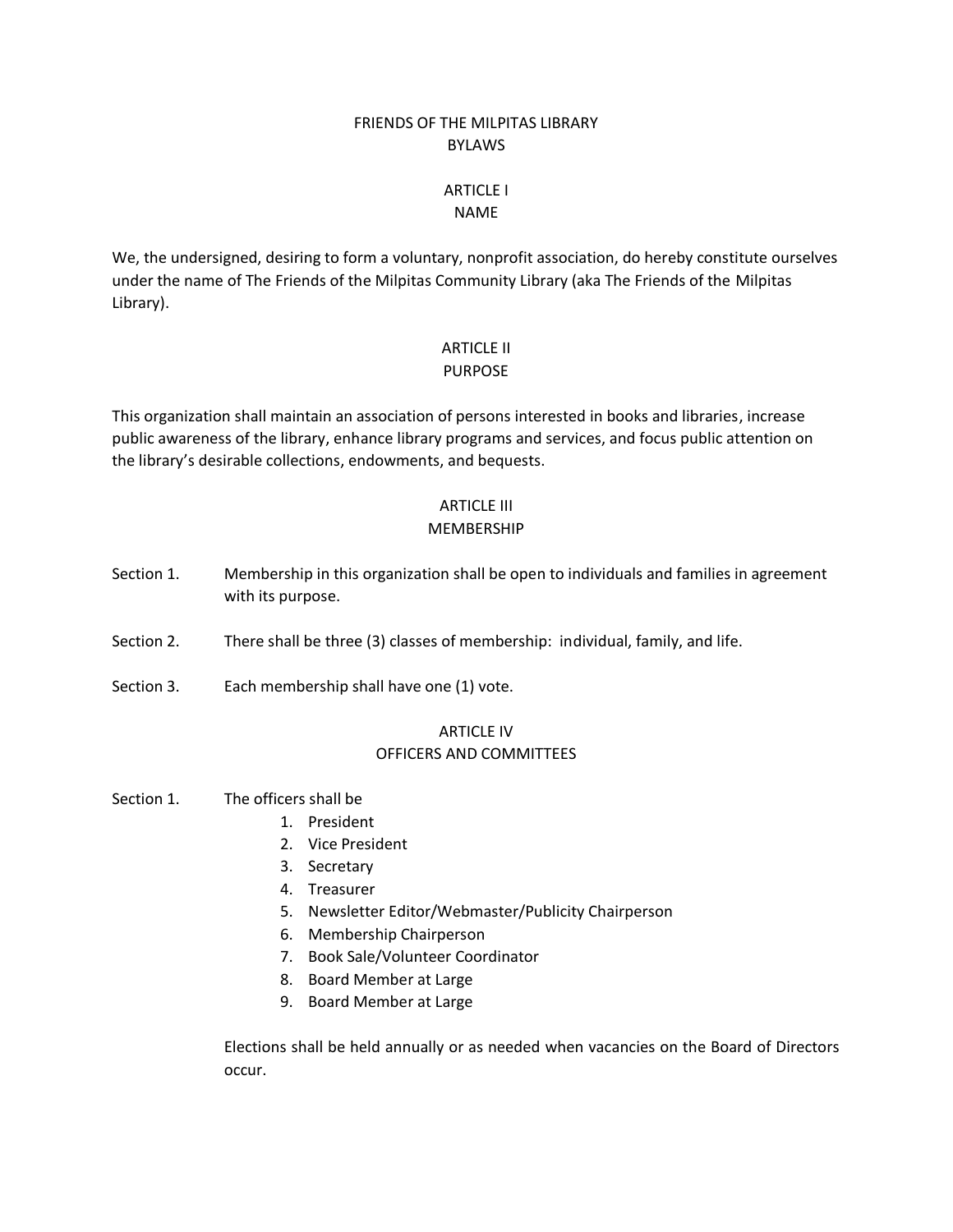- Section 2. The officers shall be known as the Board of Directors (hereafter known as the Board) and shall serve as the governing body of the association. A majority of the Board shall constitute a quorum for the transaction of business.
- Section 3. Committees, as might be necessary from time to time, shall be appointed by the President, with the approval of the Board of Directors.
- Section 4. The President is an ex-officio member of all committees.
- Section 5. Nominations of officers shall be presented at the last meeting of the calendar year, or as needed when there is a vacancy. Nominations from the floor will be invited; no one shall be nominated without consent.
- Section 6. Vacancies arising on the Board shall be filled by appointment made by the remaining Board members.

# ARTICLE V

#### **MEETINGS**

- Section 1. An annual meeting shall be held for the purpose of nominating and electing officers.
- Section 2. Additional meetings shall be held as determined by the Board to receive various reports and to enact any other business.

#### ARTICLE VI **DUES**

- Section 1. The annual dues shall be determined by the Board.
- Section 2. The fiscal year of this organization shall begin on January 1 of each year and end on December 31.

#### ARTICLE VII FUNDS

- Section 1. Adequate books of accounts shall be maintained by the Treasurer.
- Section 2. No funds shall be disbursed without the written authority of the Treasurer and two other officers.
- Section 3. The Board of Directors may appoint an Auditing Committee to audit the Treasurer's books prior to the annual meeting.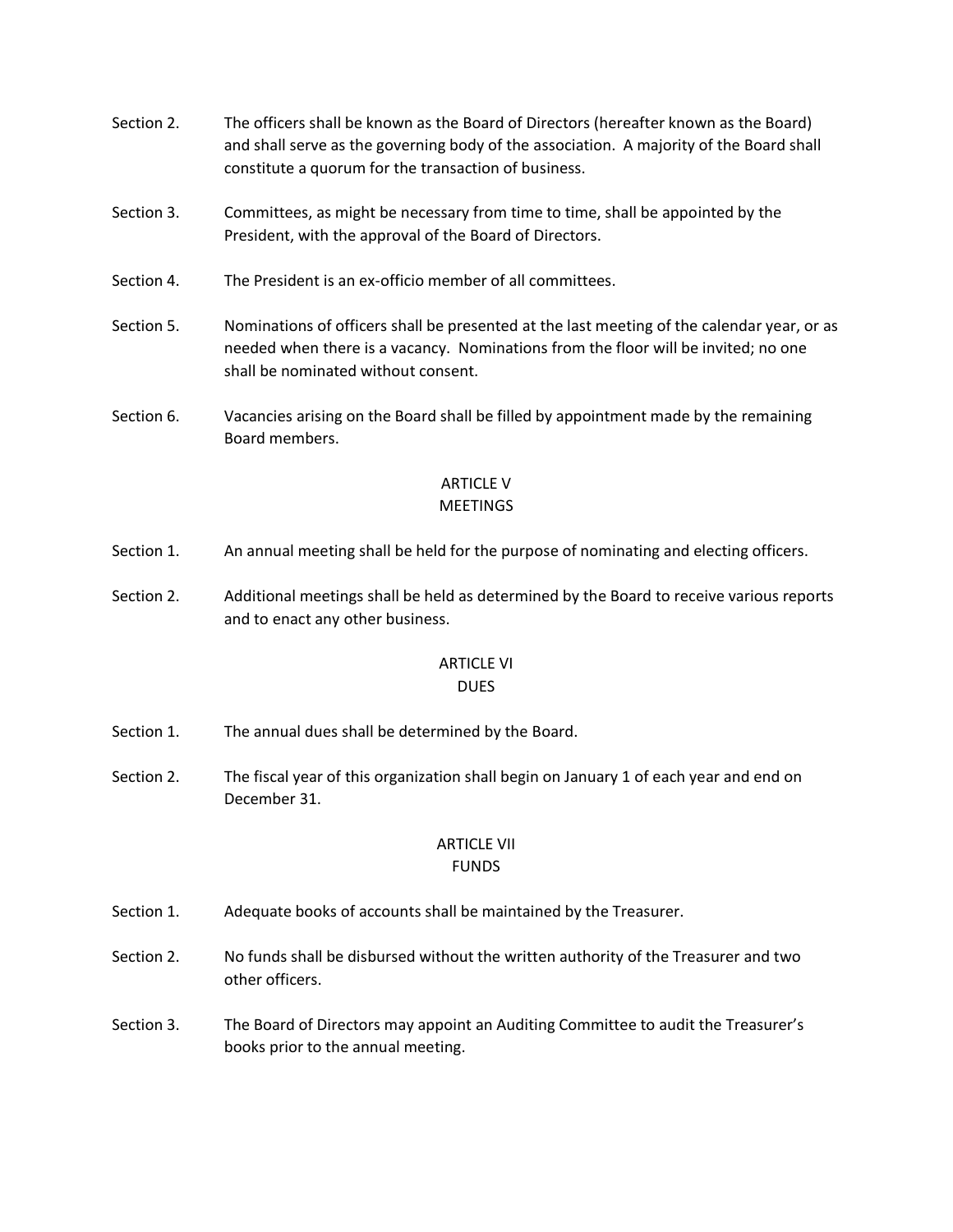#### ARTICLE VIII AMENDMENTS

 The Bylaws may be amended at any regular meeting of this association by two-thirds (2/3) of the members present, provided that notice of the proposed amendment shall have been mailed to all members or posted on the Friends of the Milpitas Library website at least two (2) weeks before said meeting.

#### ARTICLE IX

#### PARLIAMENTARY AUTHORITY

 All meetings shall be conducted according to Robert's Rules of Order, Revised, except when in conflict with these Bylaws or with the laws of the State of California.

#### ARTICLE X

#### DISSOLUTION

 The property of this organization is irrevocably dedicated to non-profit purposes and no part of the net income or assets of this organization shall ever inure to the benefit of any officer or member thereof or to the benefit of any private person.

This association can be dissolved by a vote of a majority of the members of the record on the day of voting. Upon dissolution, all assets remaining after meeting liabilities shall be given to a public library. This action shall be preceded by a final audit and financial report to the membership.

#### ARTICLE XI

#### LIMITATIONS

 No part of the activities of this organization shall consist of carrying of propaganda, or otherwise attempting to influence non-library or related legislation, and the organization shall not participate or intervene in any political campaign (including the publishing or distributing of statements) on behalf of any candidate for public office.

### ARTICLE XII BOARD MEMBER AT LARGE

The two members at large who serve on the board of the Friends of the Milpitas Library are non-voting members with the following exception. If one of the other board members is absent from a meeting, a member at large will be seated and have full voting rights.